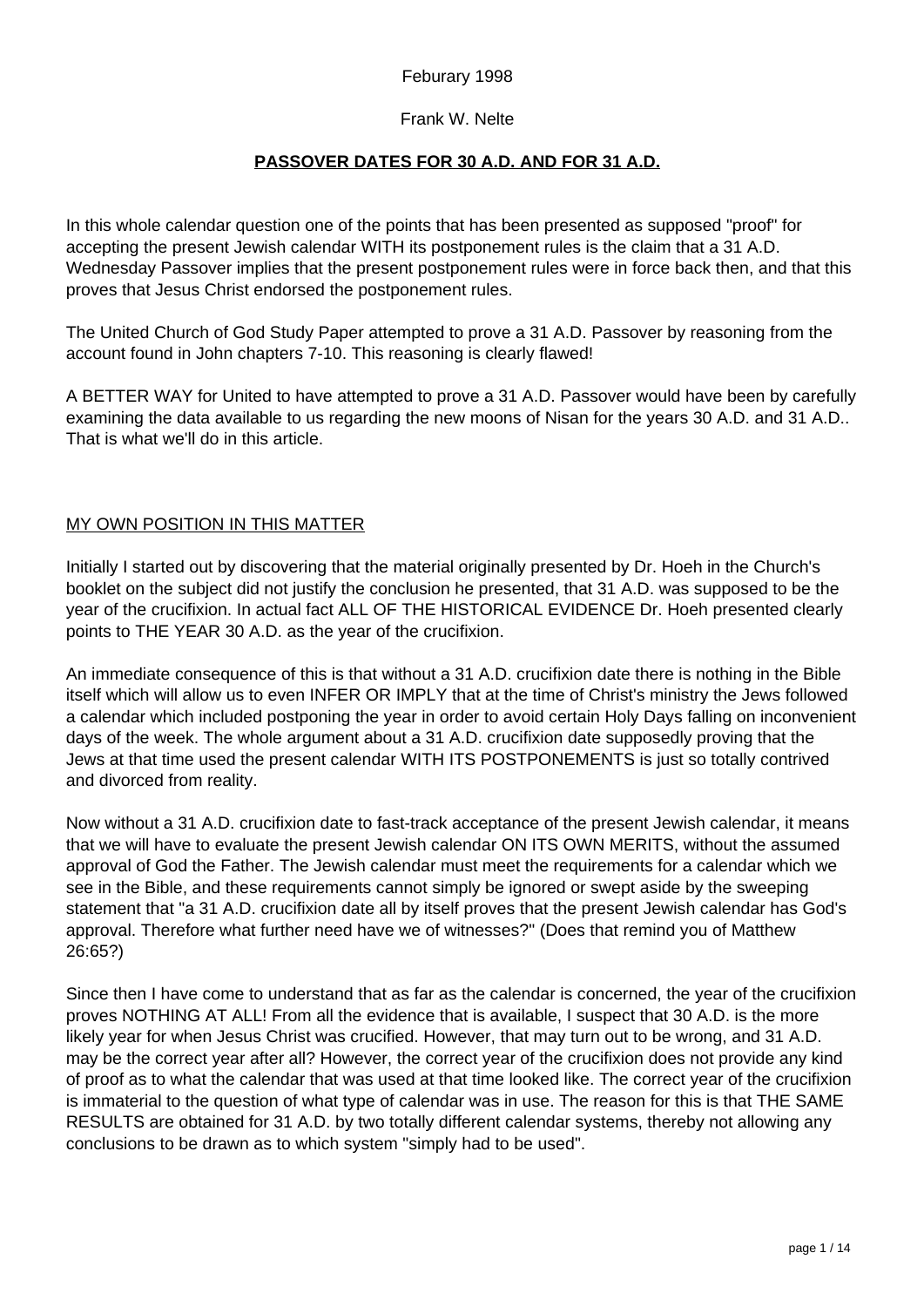To focus on the year of the crucifixion in an attempt to push one calendar model over another is **a wrong focus!** It misses the point. It tries to circumvent closer scrutiny for compliance with clearly stated biblical requirements. And that is clearly a devious approach.

In this article we will examine the new moon facts for both, 30 and 31 A.D..

## SOME FACTS ABOUT THE NEW TESTAMENT TIMES

1) The Jewish evidence is abundantly clear that at the time of Christ's ministry the Jews had a calendar which was based on VISUAL SIGHTINGS of the new crescent of the new moon.

Here is a quotation from the electronic version of ENCYCLOPEDIA BRITANNICA, from the article about the "Jewish Calendar":

"In the religious calendar, THE COMMENCEMENT OF THE MONTH WAS DETERMINED BY THE OBSERVATION OF THE CRESCENT NEW MOON, and the date of the Passover was tied in with the ripening of barley. The actual witnessing of the New Moon and observing of the stand of crops in Judaea were required for the functioning of the religious calendar." (Encyclopedia Britannica)

Did the author of this Britannica article know what he was talking about or not?

I have previously also presented a number of quotations from the Talmud in this regard. These quotations from the Talmud were written at that time, though the Talmud itself was not finally edited until the time of "Rabbi", a title given to Judah ha-Nasi (i.e. "Judah the Prince"), who was the grandson of Gamaliel the Elder (at whose feet Paul had studied, Acts 22:3).

Here is a quotation about Judah ha-Nasi from "The Software Toolworks Multimedia Encyclopedia":

"Judah ha-Nasi, c.135-c.220, was the patriarch of the Jewish community in Palestine who was responsible for the final redaction of the MISHNAH (Oral Law). He was the last of the tannaim, the Jewish sages who had engaged in the compilation of the Oral Law since the time of HILLEL (fl. 30 BC-AD 10). The Mishnah, as edited by Rabbi Judah, served as the foundation of both the Palestinian and the Babylonian TALMUD."

Michael Rodkinson in "The History of the Talmud" points out in Volume 1 of his work on page 14 that this man "Rabbi" ...

"... found SIX HUNDRED SECTIONS of Mishnayoth; and even if we admit that this number is greatly exaggerated, still if even one hundred existed, it was no light task to REDUCE THEM TO SIX."

The point I wish to make here is simply that by the middle of the second century A.D. the WRITTEN RECORDS available to those who compiled the Talmud were anywhere from 10 times to 100 times greater than the present Talmud itself. There was AN ABUNDANCE of written records (dating from the 2nd century B.C. into the 2nd century A.D.) available to "Rabbi".

Note also in the quotation above that the sages had engaged in the compilation of the "oral law" SINCE THE TIME OF HILLEL. It follows that references to Gamaliel II (son of Gamaliel I and father of "Rabbi") testing witnesses who professed to have observed the first new crescent of the moon were written at the time when Gamaliel II lived. It was his son who then became a major compiler of the Talmud.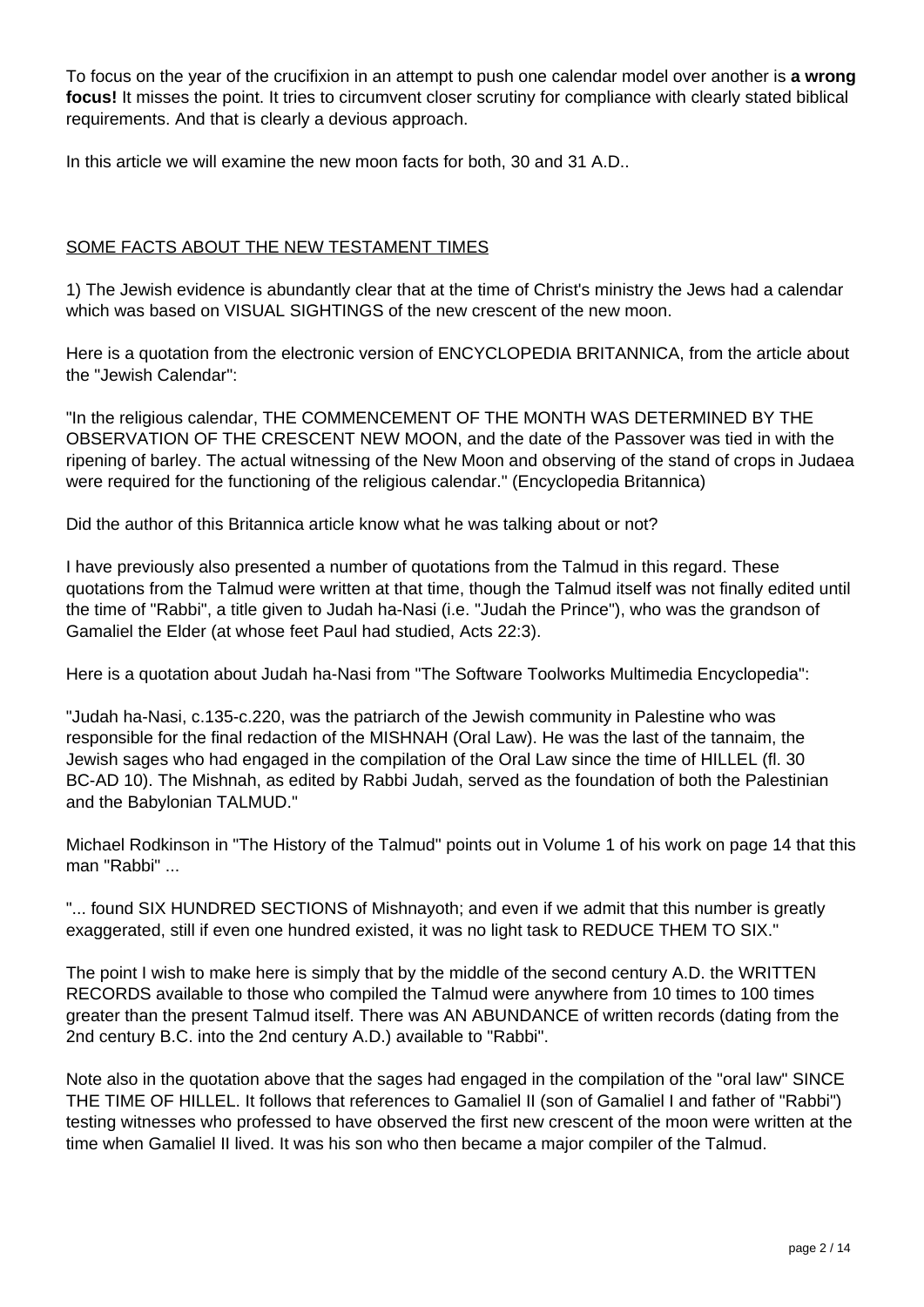The historical accuracy of the fact that the Jews at the time of Christ's ministry **determined the calendar based on the evidence of witnesses who had SEEN the new crescent** stands beyond doubt! There are many other books which state this fact as well, that witnesses were required in order to establish the start of a new month. THIS FACT SIMPLY CANNOT BE REFUTED, even if those who support the present Jewish calendar refuse to acknowledge this.

2) A calendar based on witnesses reporting the VISIBLE new moon all by itself **precludes the possibility of postponements**. After all, what would be the point of having witnesses report the sighting of the new moon to you (e.g. the new moon of Tishri) if you then turned around and said: "this year we will actually have to postpone the start of Tishri by two days because the new moon you witnesses have seen happens to fall on an inconvenient day of the week"?

3) The quotations from the Talmud, which plainly show that the Day of Atonement DID at times fall on a Friday and at times on a Sunday, are also beyond question. This is a matter of a historical record! Judah ha-Nasi (son of Gamaliel II and grandson of Gamaliel the Elder) was without question aware of how the calendar functioned during his father's and his grandfather's time.

# **Irrespective of whether Jesus Christ was crucified in 30 A.D. or in 31 A.D., this historical evidence regarding the calendar remains true! It cannot be refuted!**

4) The present Jewish calendar is interested in only one new moon (actually only the molad and not the real new moon), and that is for the seventh month. **All the other real new moons in the year are totally ignored.** But in New Testament times the Jews actually had eyewitnesses watching out for EVERY new moon in the year. You didn't need any calculations. You simply added 29 days to the time of the present new moon, and then you had people again looking for the new crescent.

If they didn't see it that evening immediately after sunset, then they would look again the following evening immediately after sunset. If was usually a pretty good guess that IF the month before the present one had been 29 days long, then the present month was fairly likely to be 30 days long, though there would be the occasional exceptions to this guideline. And IF the month before the present one had been 30 days long, then the present month was fairly likely to be 29 days long, though there would also be the occasional exceptions to this guideline. But EVERYBODY in the country (actually everybody in the entire Middle East at that time!) knew that the next new moon was going to be on one of two possible days.

We need to keep in mind that the Jews at that time were working from one month to the next. They had people watching for EVERY new moon in the year. They didn't in June or July of one particular year worry about THE DAY in March or April (by our Roman calendar) on which the next year would start! **They took every month as it came.** They didn't have the whole calendar for a year or two or three planned out ahead of time. Such planning ahead is only possible in terms of THE JULIAN CALENDAR anyway! Can you understand this?

Consider this situation.

# PICTURE THE FOLLOWING SCENARIO:

You are in Jerusalem back in 28 A.D.. So you ask a priest: "On what day will the next year start?" The priest tells you: "On Nisan 1, my son." So you reply: "Yes, I know that. But WHEN is Nisan 1 going to be?" The priest replies: "It is going to be on Nisan 1. What else do you expect, my son?"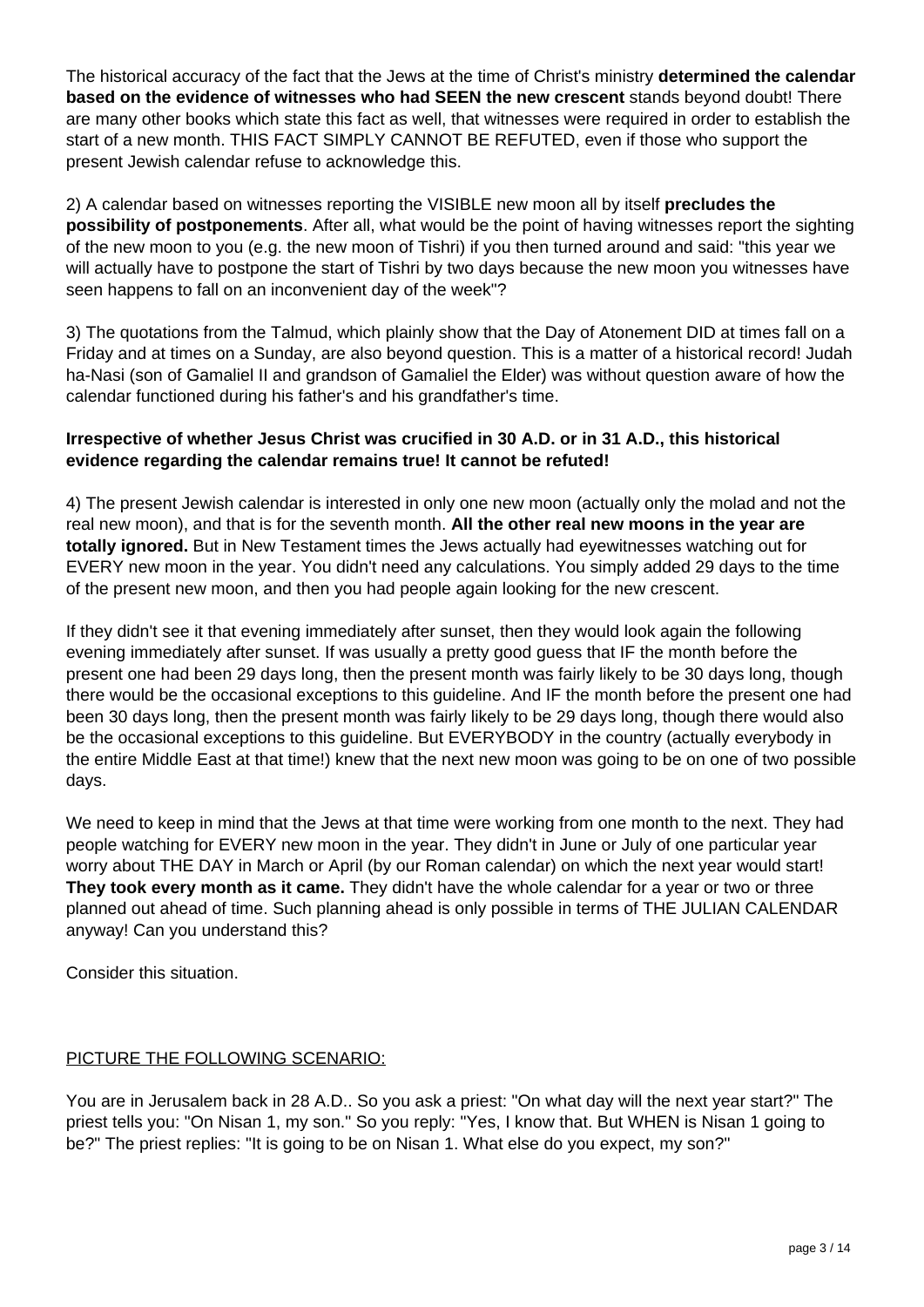So you ask: "And when is the following year going to start?" The priest smiles: "That will also start on Nisan 1." So you ask: "What about the year after that, when will that start?". So the priest replies: "Look, my son, **EVERY YEAR starts on Nisan 1**. So that year will obviously also start on Nisan 1."

By then you are getting a little frustrated, and you say: "Yes, I know that every year starts on Nisan 1. But that doesn't really tell me PRECISELY WHEN THAT IS in the solar year. And I want to know the exact dates on which the next three years will start in terms of THE SOLAR YEAR. Can you not tell me that?"

The priest replies: "My son, we only have one calendar, and all I can tell you is that every year starts with Nisan 1. **The information you are looking for is that you want me to evaluate OUR calendar in terms of SOME OTHER CALENDAR.** You want me to tell you when Nisan 1 for the next three years is going to be **in some OTHER calendar**?"

You reply: "Yes, now you are getting it. I want to know, IN TERMS OF ANOTHER CALENDAR, when Nisan 1 is going to be. I know every year for the next 1000 years will start on Nisan 1. But when will Nisan 1 be in terms of a different and more accurate calendar."

The priest replies: "Are you saying that our visual observations of the new moon crescents are not accurate?"

You reply: "No, no, no. That's not what I mean. I have full confidence in the witnesses who come to you to report seeing the new crescent each month. I fully believe they are very accurate in their reports to you. But I just want to know where in the solar year Nisan 1 happens to be every year."

The priest replies: "Ah, my son. Then you need a calendar that is going to keep the four tekufoth (i.e. the two equinoxes and the two solstices) in a constant position in the yearly cycle. And **that is unfortunately not how our calendar works**. But there is a calendar that basically does achieve that result. It's the calendar the Romans introduced about 70 years ago. They call it "the Julian calendar". **Do you want to know when Nisan 1 will be IN TERMS OF THE JULIAN CALENDAR?**"

You reply: "Yes, that is what I would like to know. When, in terms of THE JULIAN CALENDAR will our years start for the next three years? I want to know where Nisan 1 stands in relation to the tekufah of Nisan (i.e. the spring equinox) for every year in the next three years. And since only the Roman Julian calendar gives me a clear indication where the equinox is (in 28 A.D. the equinox was still on March 23rd in the Julian calendar), therefore can you tell me the dates for Nisan 1 for the next 3 years in terms of that Julian calendar?"

The priest replies:"**For that information you will have to wait another 330 years, my son. Then one of our sages, Hillel II by name, will make public a calculation which will allow you to convert the start of every one of our years into a specific date in that Julian calendar.** But I must warn you, in that calendar the equinox will still regress by one day for every 128 years. But when they finally introduce a revision of that Julian calendar (they will then call it "the Gregorian calendar"), THEN you will be able to convert the start of every year in our calendar into a date in that Roman calendar, with the help of the conversion calculations Hillel II will make available 330 years from now."

You reply: "Yes, that sounds exactly like what I am looking for. But do I really have to wait another 330 years before I can have that information?"

End of conversation.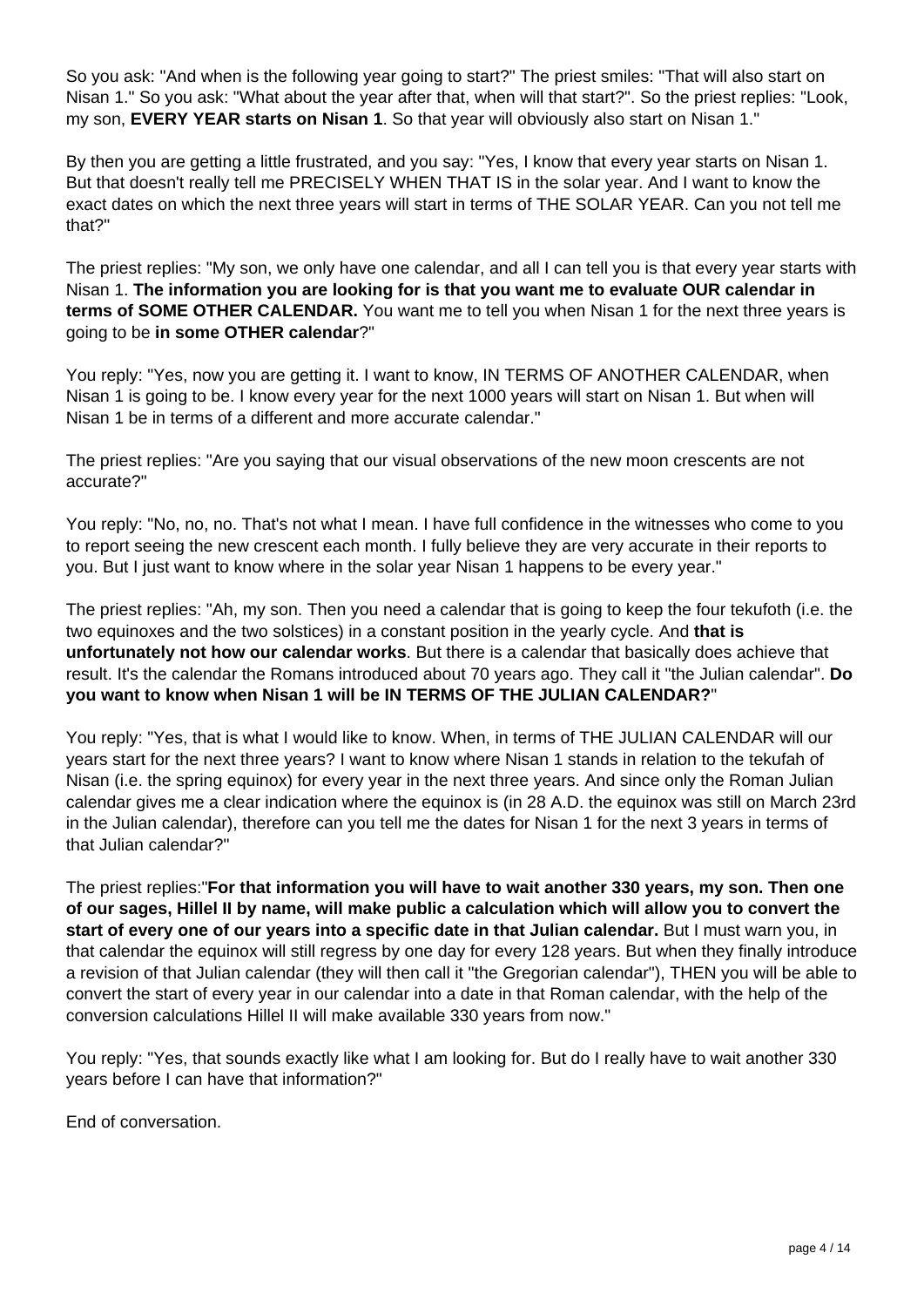## THE CRUX OF THE JEWISH CALENDAR CALCULATIONS

The Jewish calendar calculations do exactly TWO THINGS.

#### POINT #1

The first thing they do is determine THE DAY OF THE WEEK for the molad (the theoretical new moon conjunction) of the seventh month (Tishri) for the year under consideration. This calculation presupposes the existence of the weekly cycle. So those calculations tell you which day of the week the new moon will be. (For this illustration we'll ignore the errors that the Jewish calculations often produce, and we'll assume that the calculations are accurate.) This calculation is based on knowing the length of the AVERAGE lunar month.

Now if you have no other calendar, then that is all you get. YOU ALREADY KNOW the day of the month that it is going to be. It is going to be Tishri 1. So you know both, the day of the week and also the day of the month for that future Tishri 1. **The day of the month is always the same, if you only have one calendar. It is always Tishri 1, obviously.** It is only the day of the week that can change for your Tishri 1 determination.

But this calculation does not tell you WHEN IN THE SOLAR YEAR that particular Tishri 1 is going to be.

Now before the introduction of the Julian calendar, which is based on the solar year, all the nations around Israel and around Judah also used a calendar that was based on the new moons. THEREFORE before the introduction of the Julian calendar it would have been TOTALLY POINTLESS to have another calculation which might have established "the day of the month" for that molad. Any other calendar in existence BEFORE the introduction of the Julian calendar was basically identical in its workings to the calendar employed by the Israelites, and, after the Babylonian captivity, by the Jews. So there was no way that you could determine in advance WHEN IN THE SOLAR YEAR your Tishri 1 was going to fall, because you simply did not have any calendar that was based on the solar year available.

Yes, astronomers had already made very accurate calculations for the length of the solar year. In the fourth century B.C. they calculated the length of the solar year as 365,25 days. In the 140's B.C. the Greek astronomer Hipparchus further refined this to stating that the length of the solar year is 365.242 days. Today we calculate the solar year as being 365.242199 days long. This means that Hipparchus calculated the length of the solar year to within 17,2 seconds of the length we today have calculated. And he calculated that about 2150 years ago.

Furthermore, they were also fully aware of the two equinoxes and the two solstices. But there was no calendar in which those four benchmark dates were fixed. An astronomer in Jerusalem might have been able to tell you that in 57 B.C. (at that time the vernal equinox was still on March 24 according to the Julian calendar) Nisan 1 was going to be 20 days AFTER the equinox. In other words, the equinox would be on Adar 10 and 20 days later the month of Nisan would start. The next year, 56 B.C., the equinox would be on Adar 21, and 9 days later the month of Nisan would start. That is what an astronomer would have been able to tell you. But that information would not have helped you very much.

The intent of the calendar is that the equinox ALWAYS falls either in the last month of the year, or at the very latest on the very first day of Nisan. So before the existence of the Julian calendar an astronomer might have been able to tell you (had you been living in Jerusalem in the days of Ezra): "The tekufah (i.e. the equinox) is always in the month of Adar or at the very latest on Nisan 1. BUT sometimes the equinox is on Adar 10, sometimes on Adar 25, sometimes on Adar 7, sometimes on Nisan 1, sometimes on Adar 14, etc.". But there was no way of expressing the equinox as some FIXED DATE in ANY calendar in existence at that time.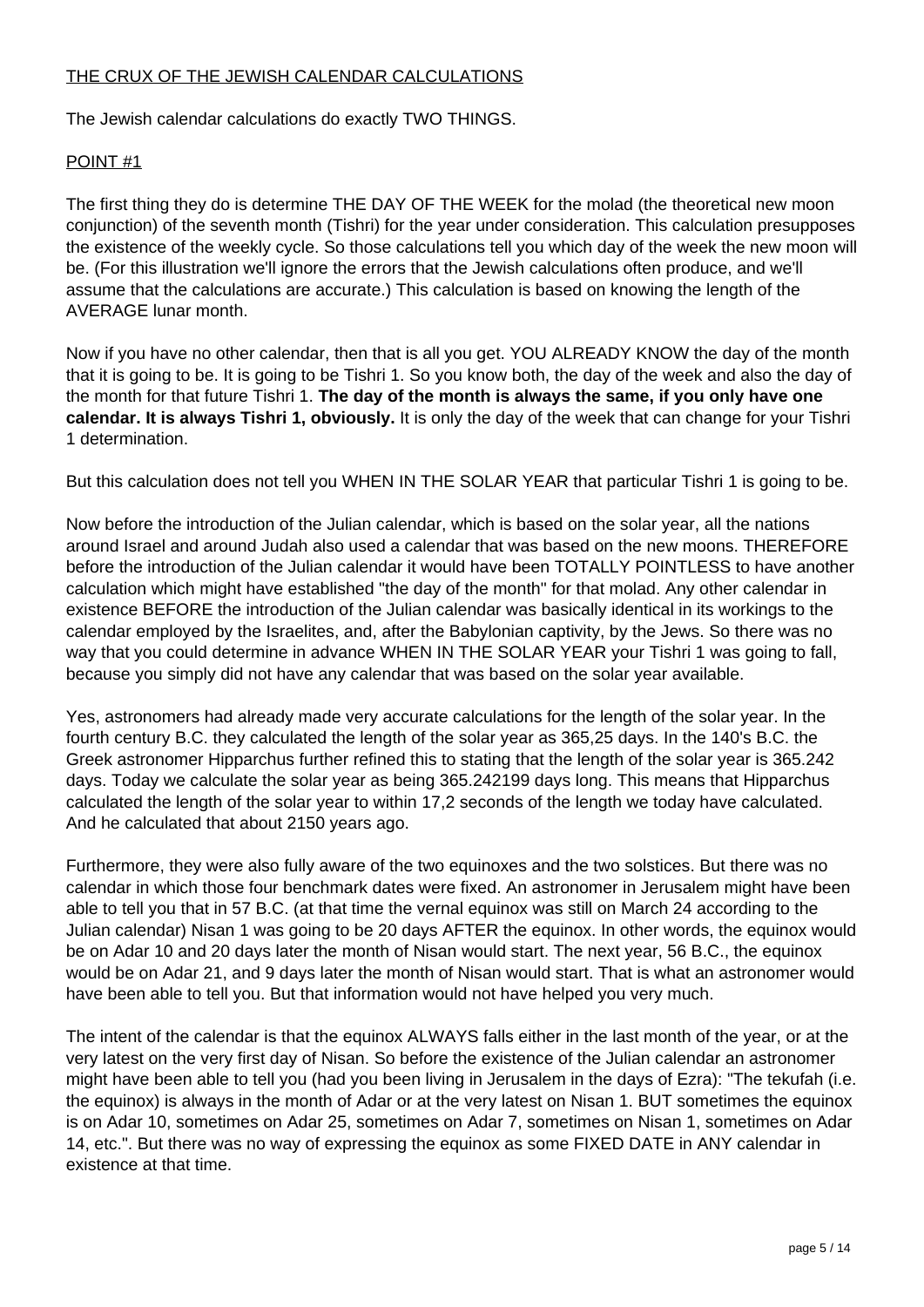So at that time it would have been useless to try to also determine a day of the month for the molad of Tishri, because the day of the month would ALWAYS be Tishri 1. You simply couldn't improve on that.

Then along came the Julian calendar in about 45 B.C. And that opened the way to make COMPARISONS between two completely different calendar systems.

#### POINT #2

The second thing the calculations of the present Jewish calendar do is determine THE DAY OF THE MONTH!

### **This calculation of the present Jewish calendar PRESUMES THE EXISTENCE OF THE JULIAN CALENDAR!**

#### Can you understand this?

This calculation requires an accurate knowledge of the length of the Julian year, and of all the specific features of the Julian calendar.

This calculation could not possibly have been devised before the Julian calendar came into existence. The express purpose of this calculation is TO CONVERT the Jewish calendar (i.e. a date for the molad of Tishri) INTO THE JULIAN CALENDAR!

The whole and sole purpose of the Jewish calendar calculations is to express dates in the Jewish year in terms of the Julian calendar (and with adjustments in terms of the Gregorian calendar today). **They serve no other purpose but to predict IN ROMAN CALENDAR TERMS when the Jewish year should start and end.**

Can you now understand that these calculations of the Jewish calendar could not possibly have been given by God to Moses? Can you understand that they could not possibly have existed before Julius introduced his calendar in 45 B.C.? Without the existence of the Julian calendar the Jewish calendar calculations are totally pointless! They serve no purpose other than establishing Julian calendar dates for the Jewish calendar. Without the existence of the Julian calendar it is meaningless to tell people that "Tishri 1 next year will be on Saturday, Tishri 1"! With THAT kind of information you will still have to go out and look for every new moon.

It is only people who do not understand the actual workings of the present Jewish calendar that will make statements like "God gave those calculations to Moses", and similar ridiculous claims!

If you have understood the above explanation, then it should be quite clear that the present Jewish calendar calculations serve only one purpose, to establish ROMAN calendar dates for the Jewish calendar; and that they could not possibly have existed before the introduction of the Julian calendar.

Now let's look at some premises.

#### SOME PREMISES:

With the above understanding as background here is what I believe we should keep in mind:

1) Anyone who wishes to discuss the present Jewish calendar (which most assuredly cannot predate the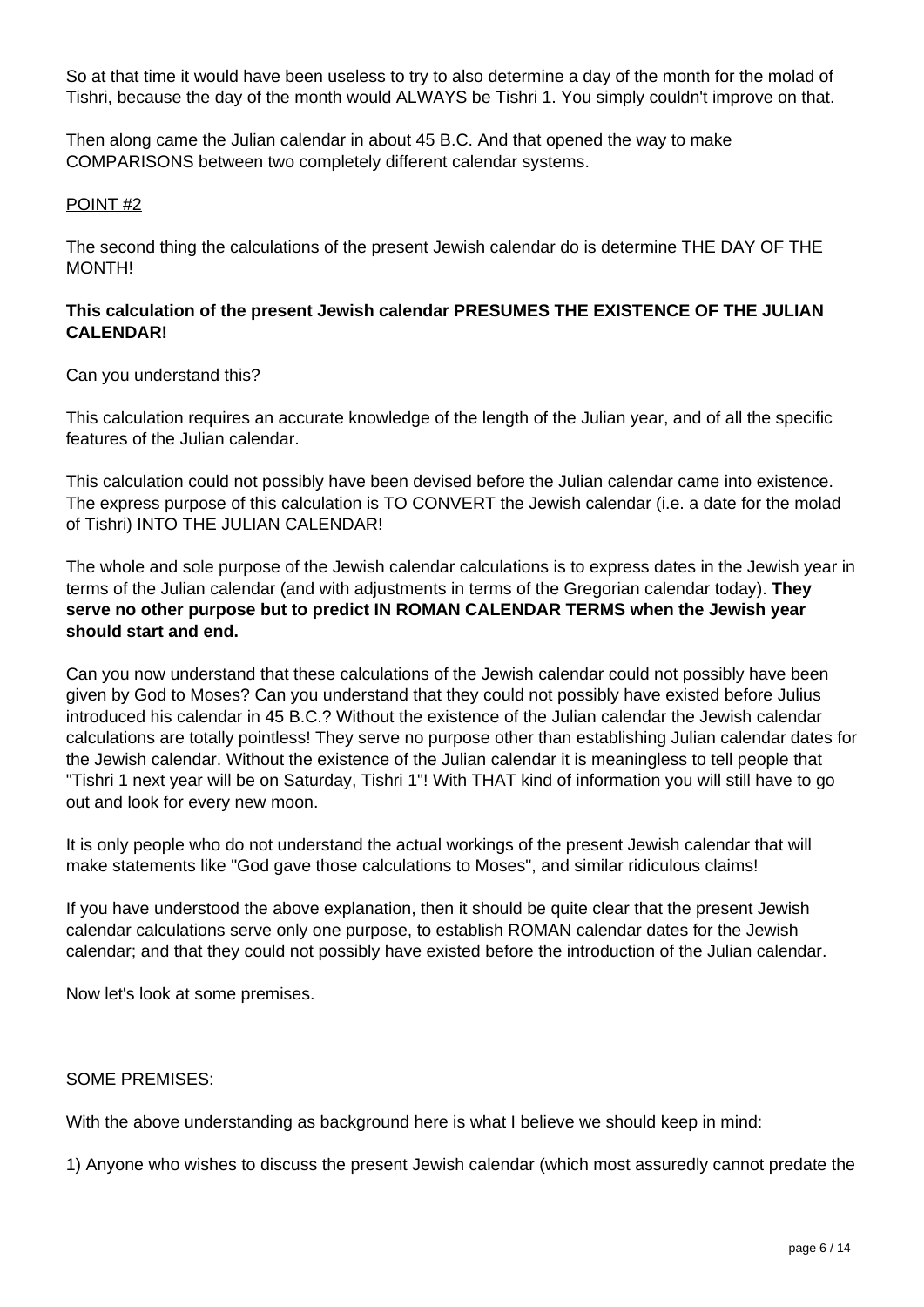rebellion of Bar Kochba in 132-135 A.D., never mind the time of Julius Caesar's calendar) has to accept one of two premises:

A) EITHER he accepts that the calendar was based on CALCULATIONS.

B) OR he accepts that the calendar was based on OBSERVATION.

[A possible third group would be those who believe it was based on observation that was backed up by calculations. Since observation is essential to this group, for all practical purposes they form a part of group "B" above.]

2) The use of witnesses in the first century A.D. makes quite clear that IF calculations were employed, then those calculations MUST have been for FIRST VISIBILITY and not for the invisible molad. It also makes clear that those calculations would have been used for nothing more than "backup". And thus **they could not have been the calculations that are employed today**.

3) If, nevertheless, someone wishes to argue for the calculation of the INVISIBLE MOLAD, THEN the historical record in the Talmud makes quite clear that whatever dates were calculated, NO POSTPONEMENTS WERE EMPLOYED! So the days you CALCULATED for the molads were "it"! The evidence for Atonement falling on ANY day of the week is also beyond question (thus no postponements).

4) We need to understand that we are dealing with two totally independent issues here:

A) It is a case of using the visible observation of the new moon as opposed to using the calculation of the invisible molad. The historical record for visible observation is beyond question.

B) The matter that the historical record shows that Holy Days were NOT postponed away from "inconvenient" days of the week.

BOTH of these points, as proved by the historical record, contra-indicate the present Jewish calendar. And both these points are independent of one another; i.e. even if someone were able to prove that the calendar really was calculated based on the invisible molad, that still would not prove that such a calendar should therefore also employ postponements. And anyway, the above explanation should suffice to show that any calculations could not possibly predate the existence of the Julian calendar.

5) So now let's look first at the person who accepts that the calendar was based on the visible observation of the new crescent. That is an easy case!

This approach obviously finds the present Jewish calendar, based on the calculation of the invisible molad, to be wrong!

6) Next, let's consider the view of the person who accepts that the calendar was based on calculation, but the calculation being for first visibility. That is also an easy case!

This approach will also find the present Jewish calendar, with its foundational premise of invisible molads, to be wrong!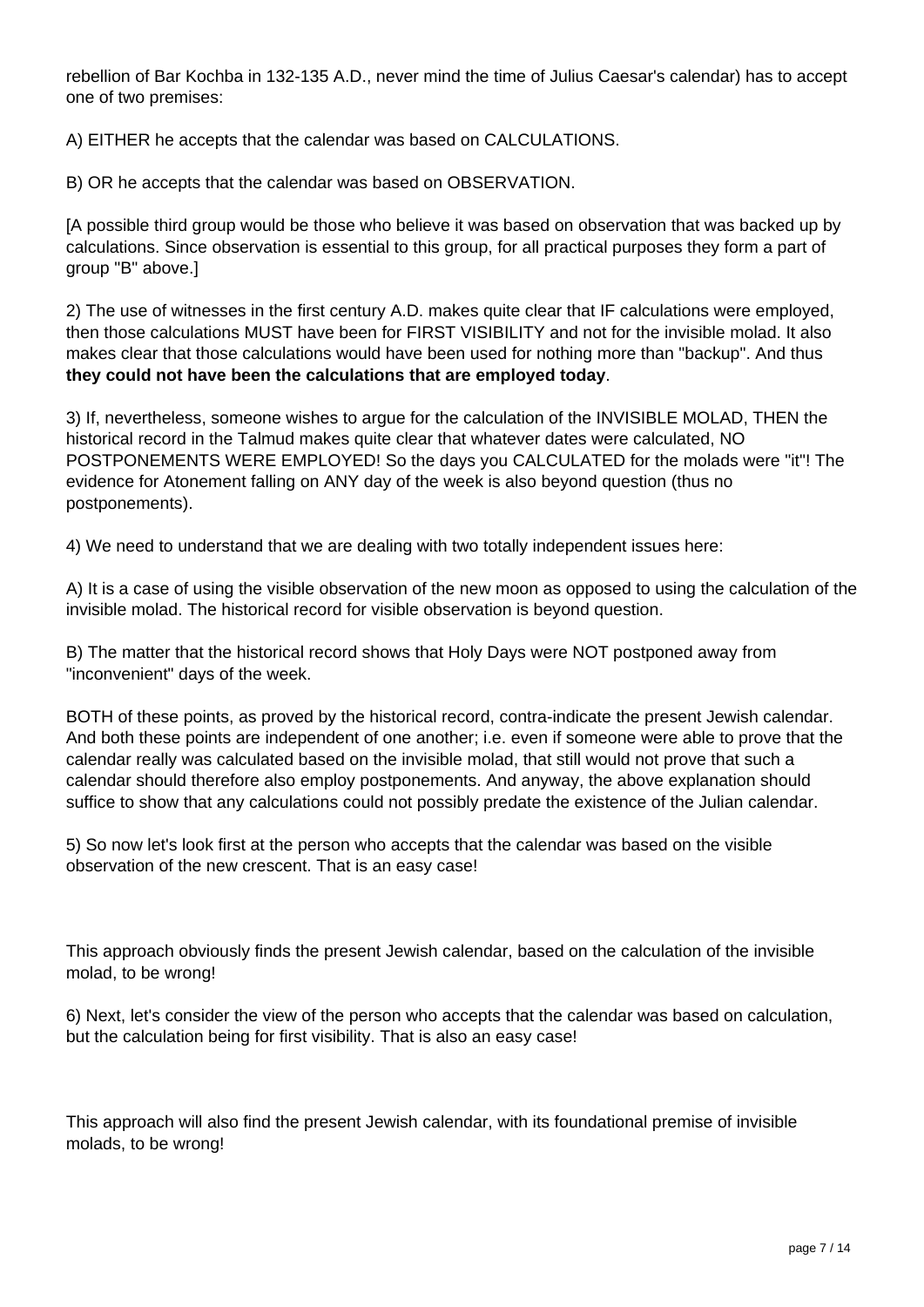For both of the above situations **the year of the crucifixion is immaterial**, since no special deductions and conclusions will be drawn from the supposed year of the crucifixion. Therefore it doesn't really matter in which year the crucifixion took place (i.e. it doesn't matter as far as deciding which calendar we are to use is concerned).

7) That leaves us with the person who feels that the calendar was based on calculations, and that those calculations were for the invisible molad. Though this case is negated by the clear and abundant historical evidence, let us work through it for the sake of the argument. Remember, we have independent other historical evidence that the Holy Days were NOT postponed, and this historical evidence must therefore still be taken into account.

So let's now look at 30 A.D.

## THE YEAR 30 A.D.

1) The calculated molad of Tishri was Saturday, 16 September at 2:19:33 a.m. at night.

2) No postponements were enacted because that molad did not fall on an inconvenient day of the week. Therefore Saturday, September 16 was pronounced as the Day of Trumpets.

3) This results in a Passover for Wednesday, April 5 (observed the previous evening after sunset).

## 4) **Thus the calculated Jewish calendar readily establishes a Wednesday Passover for 30 A.D.**

5) This Wednesday Passover is established by the present Jewish calendar **without any postponements** being used that year.

6) The **actual new moon time for the first new moon** of the year 30 A.D. was, as far as can be ascertained, on Wednesday evening at 8:09 p.m. on March 22.

7) As that was after sunset, therefore that was really the early part of March 23.

8) Since 8:09 p.m. is approximately 22 hours before the next sunset, therefore **first visibility of the new moon crescent would have been Thursday evening, March 23**, immediately after sunset.

9) That time of first visibility of the new crescent was thus the early part of March 24, and that was also the precise time of the spring equinox that year (which was then still on March 24 and moving towards March 23).

10) So in 30 A.D. the first visibility of the new moon in the spring was on the precise day of the equinox, Friday, March 24 (i.e. Thursday, March 23 after sunset). Since the new moon of the first month only falls once in every 19 years on the day of the equinox, the very first day on which the year may start, this is a rather interesting coincidence for the year 30 A.D.

11) However, a new moon on Thursday evening, March 23, after sunset **results in Thursday, April 6 Passover date** (observed the previous evening). **That seems unlikely** for Christ's last Passover.

12) TO SUMMARIZE THE YEAR 30 A.D.:

A) All the historical evidence appears to point to THE YEAR 30 A.D. as the year of Jesus Christ's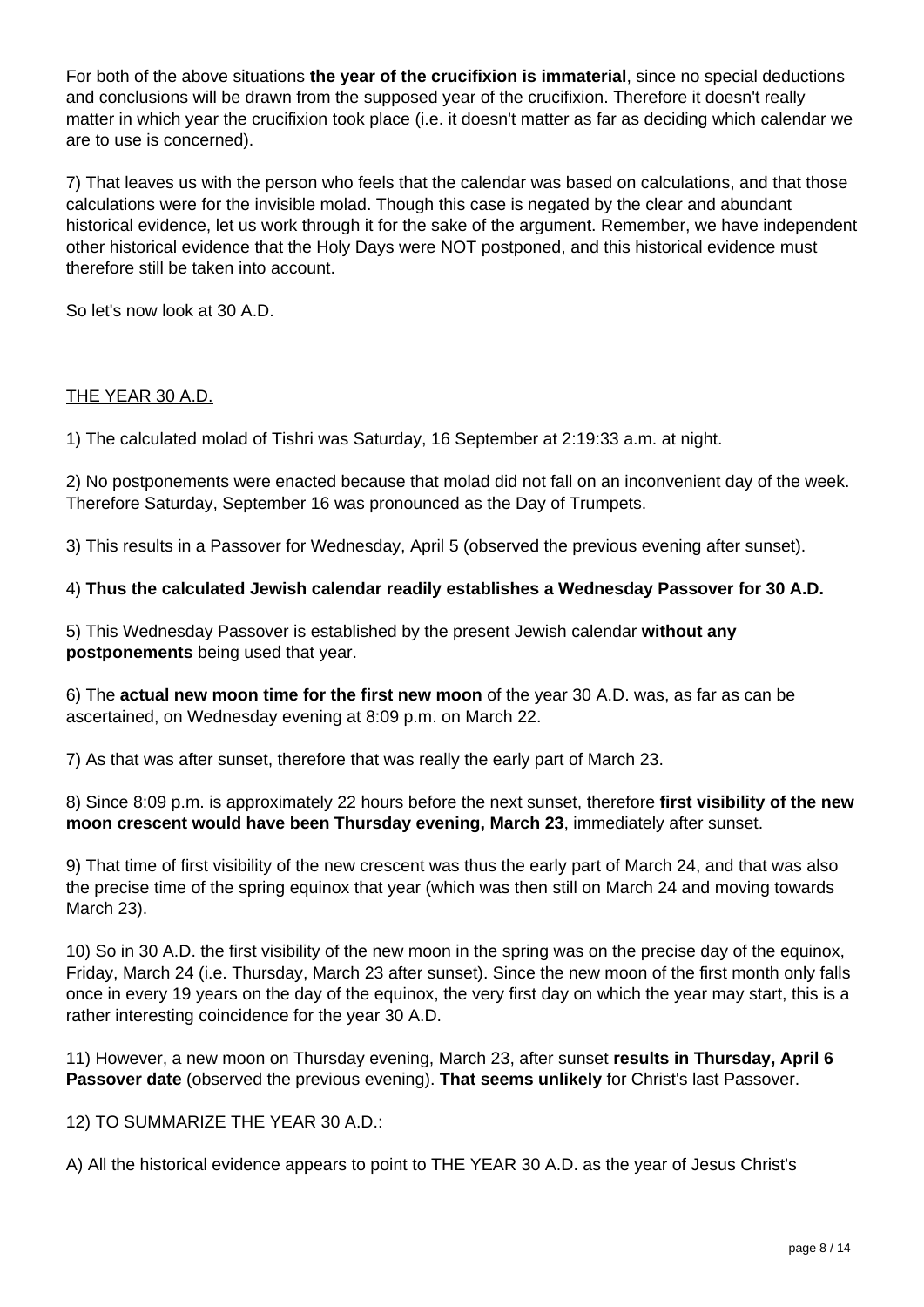crucifixion. This conclusion is strengthened by several different records independently pointing to the same conclusion.

B) The calculated Jewish calendar readily determines a Wednesday for the day of the Passover, and it does so without any postponements being involved. It follows that those who argue FOR the calculated Jewish calendar will have to admit that their calendar certainly indicates a Wednesday Passover for 30 A.D. Those who accept that calculated calendar would be forced to accept a Wednesday Passover for 30 A.D..

C) For those of us who reject the calculated calendar (i.e. including me) this data from the calculated calendar does not really provide any proof for a Wednesday Passover.

D) The actual new moon data for the year 30 A.D. that is available to us (and **dates like that are calculated back in time with the assumptions that nothing changed during that period of time, assumptions that obviously can never be verified**) implies a Wednesday Passover date from the time of the actual lunar conjunction, but a Thursday Passover from the time of the first visibility of the new crescent. Since I myself don't believe the Jewish leaders in 30 A.D. were capable of starting the year with the day of the conjunction, it follows that the available information for new moons implies a Thursday Passover for 30 A.D.

E) **This creates a conflict situation.** The **historical evidence** points to a specific year, while the **astronomical evidence** points to a specific day. If the astronomical data is correct, then it implies that the historical evidence, coming from different sources, is in some way flawed. But if the historical evidence is correct, then it implies that the astronomical evidence is flawed.

F) I understand that **the astronomical data** is supposed to be above question. But it also **is based on certain assumptions**, the main one being that present conditions can be extrapolated backwards for 2000 years without any danger of making mistakes, because nothing has supposedly changed during that period of time.

I am convinced that there were major changes, from the viewpoint of astronomy, between the time of Moses and the time of the destruction of Jerusalem almost 900 years later. Those changes astronomers are not really able to pinpoint. While I have no evidence of any kind for this, I see no reason why there could not also have been some changes in the heavens in the almost 2000 years now since the time of Christ's ministry. It is not that I wish to imply such changes, not at all. But at the same time I believe I should be open to the possibility of God perhaps also having intervened in the movements of the heavenly bodies during these past 2000 years? If that were the case, then **it would imply that our extrapolated new moon data for 2000 years ago is also incorrect**.

At the same time I am also open to the possibility of some flaw in the historical data I have examined, and the astronomical data being correct. So while I tend to feel that the historical data, from different sources, all points to a 30 A.D. crucifixion date, that may be incorrect, and 31 A.D. may turn out to have been the year of the crucifixion?

But consider the following information.

# FACTS FROM THE ENCYCLOPEDIA BRITANNICA

Consider the following quotation from the electronic version of the ENCYCLOPEDIA BRITANNICA, from the article "Calendar":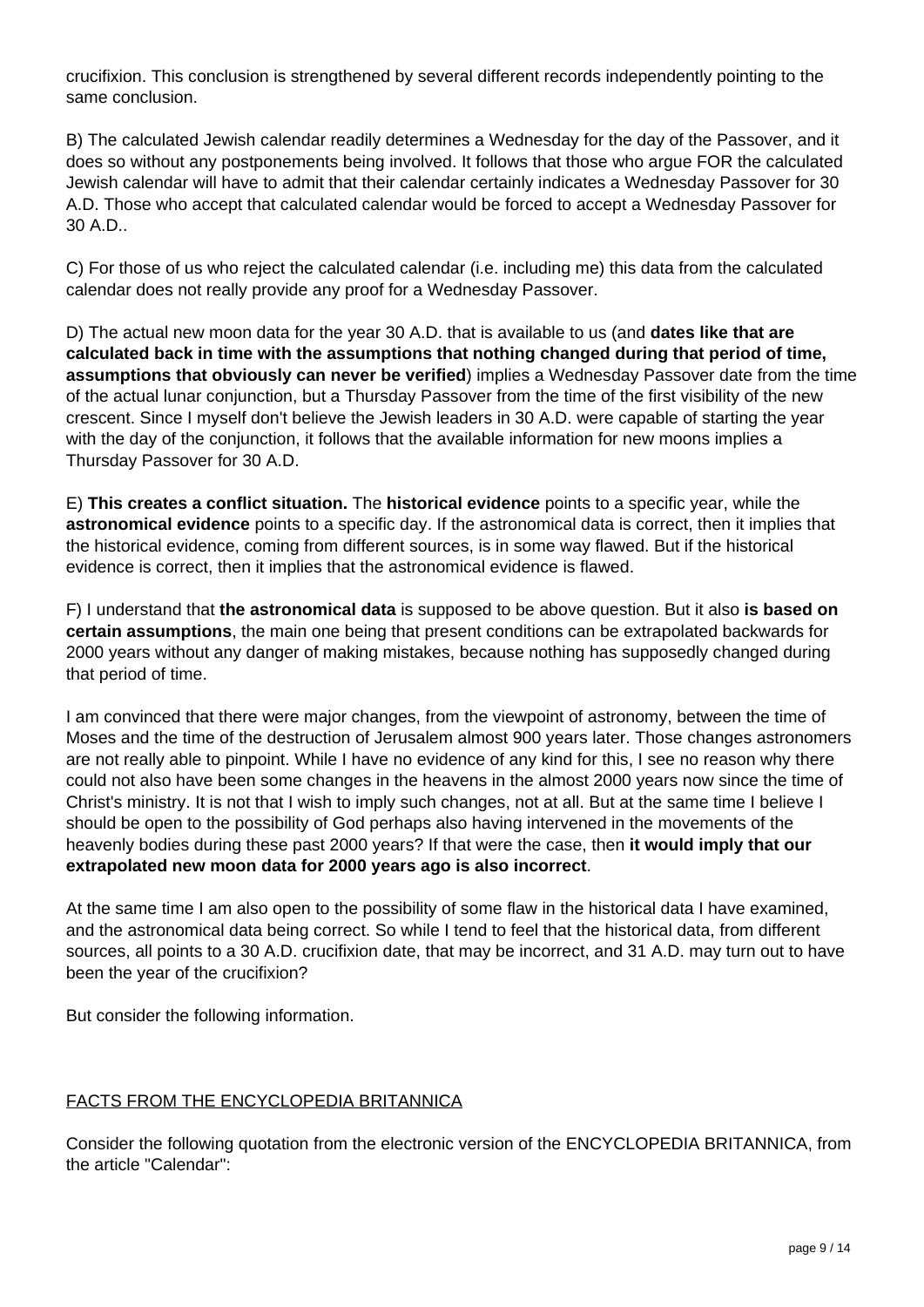"THE CALENDAR DATING OF HISTORICAL EVENTS AND THE DETERMINATION OF HOW MANY DAYS HAVE ELAPSED SINCE SOME ASTRONOMICAL OR OTHER OCCURRENCE ARE DIFFICULT FOR A NUMBER OF REASONS. Leap years have to be inserted, but, not always regularly, months have changed their lengths and new ones have been added from time to time and years have commenced on varying dates and their lengths have been computed in various ways." (Encyclopedia Britannica, article "Calendar")

Here the Encyclopedia Britannica points out some of the very real difficulties we have in exactly pinpointing specific days for historical events. It is in fact VERY EASY to be out by a day or two in our calculations of dates for specific biblical events. Understand that **ALL OF OUR CALENDAR PROGRAMS**, that try to establish dates of events 2000 and more years ago, **SIMPLY IGNORE THESE DIFFICULTIES**. The one exception is that they all make the adjustment from Julian to Gregorian calendar, because that particular adjustment is very well documented. And astronomy programs do exactly the same thing; they obviously ignore difficulties they are not aware of; and difficulties and changes that are not clearly documented but which they have an inkling of, they make their own personal judgments on, which may not have anything to do with what actually happened back in history.

The present Jewish calendar gives us a prime example in this regard. Those who claim that this Jewish calendar existed in B.C. times, and who try to use it to establish dates for Old Testament events, all make a change to the present Jewish calendar for calculating those B.C. dates. But they don't tell you about the change they have made! Did you know that?

For calculating B.C. dates they have CHANGED THE SEQUENCE OF LEAP YEARS for every 19-year cycle in the present Jewish calendar. Now there is no historical record that the present Jewish calendar even existed before the time of Hillel II in the 350's A.D., let alone some supposed record of a different sequence of leap years having been applied earlier to THIS PRESENT CALENDAR! But you see, when you extrapolate the present Jewish calendar back into Old Testament times **the dates for some years become TOTALLY RIDICULOUS**! That is well-known, and that is due to the shift in the present Jewish calendar of one day away from the equinox for every 216 years. This is a flaw inherent in the Jewish calendar calculations that very few supporters of the Jewish calendar are even aware of.

And so supporters of the present calendar have simply decided that there MUST have been a different sequence of leap years. **They have no evidence of any kind for this**, but they simply assume it because, well "it makes sense". Now, for example, the calendar program that was produced at Ambassador College (the filename is "hd.exe") simply ASSUMES a changed sequence for the first 211 19-year cycles of the Jewish calendar, i.e. for the years from 3761 B.C. to 248 A.D.. And then from cycle #212 (i.e. the years 249 - 267) onwards this program applies the sequence that is used in the Jewish calendar today. But in extracting data from that program **you would never know that you are dealing with CHANGED DATA** whenever you want information about years BEFORE 249 A.D.. Specifically, **the date for 31 A.D. in the Jewish calculations** (of the Ambassador College computer program) **is based on using CHANGED DATA** (i.e. a changed sequence of leap years) from what the present Jewish calendar stipulates. But there is no evidence whatsoever to justify that changed data.

For 31 A.D. **the present Jewish calendar** would in fact establish a Passover date of MONDAY, March 26! **But people don't tell you that!** No, instead they have CHANGED, without any kind of evidence in any form whatsoever, the sequence of leap years to produce DIFFERENT RESULTS. And **that is how the present Jewish calendar is able to come up with a Wednesday, April 25 Passover date for 31 A.D.** To achieve this Wednesday Passover for 31 A.D. **the present Jewish calendar calculations have to be "DOCTORED"**. You didn't know that, did you?

That's because **the present calculations** would tell you a March 26 Passover date for 31 A.D, which was a Monday. Bear in mind that in 1975 and in 1994 the Jewish calendar also had March 26 as the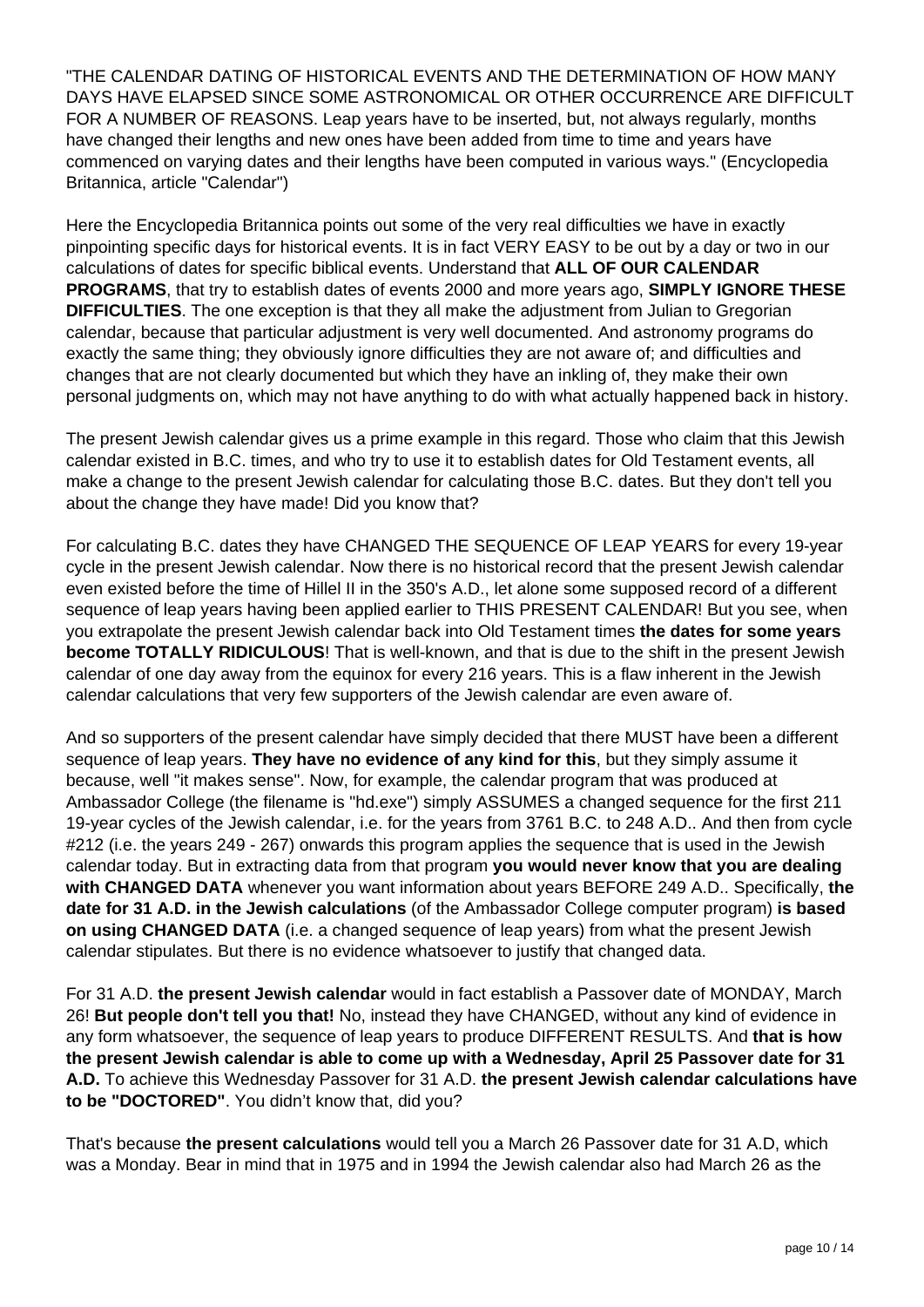Passover date, and in 2013 the Jewish calendar will have March 25 as the Passover date. BUT FOR 31 A.D. THAT MARCH 26 DATE WAS APPARENTLY NOT ACCEPTABLE? And it also wasn't a Wednesday ... and that is very important, right?

Now I personally believe a Passover date of March 26 is **always** totally unacceptable! But it was not just unacceptable in 31 A.D.! It was equally unacceptable in 1975 and in 1994, and it will be equally unacceptable in 2013. A March 26 Passover date is ALWAYS unacceptable. But the Jewish calendar calculations freely establish such early dates.

Understand that there is no authority anywhere for changing the sequence of leap years in the Jewish calendar calculations for years before 250 A.D.! **The Jews themselves have no information in this regard.** Therefore IF we look to the Jews for how to construct a calendar, THEN **we have no right to change the sequence of leap years which the Jews apply**. And we cannot push the Jewish calendar instructions around and say: "Look, fellas, for all years before 249 A.D. your sequence produces some abominable and totally unacceptable dates; therefore we will just change your sequence of leap years for all those years before 249 A.D., and THAT will then enable us to continue using your calendar for extrapolating back to specific B.C. dates."

If you are going to CHANGE in any way the calculations for the calendar the Jews have supposedly "preserved", then you are in effect REJECTING something they supposedly preserved. So **you are in effect bending the Jewish calendar instructions in a way that will suit you**.

The ENCYCLOPEDIA JUDAICA states the following in the article "CALENDAR":

"Apparent variations in the ordo intercalationis, i.e. (2, 5, 7, 10, 13, 16, 18), (1, 4, 6, 9, 12, 15, 17) and (3, 5, 8, 11, 14, 16, 19) by the side of the present order (3, 6, 8, 11, 14, 17, 19), which ARE MET WITH AS LATE AS THE TENTH CENTURY, are but variant styles of the selfsame order." (Encyclopedia Judaica)

Yes, the facts are that **different sequences of leap years** were used ALONGSIDE the present sequence of leap years, but **none of them applied to dates before 250 A.D.**! The time before 250 A.D. has nothing to do with the TENTH century, right?

Choosing a sequence that makes sense to us for B.C. dates is not the same as having approval from the people who supposedly preserved "the CALENDAR oracles of God"! Frankly some of those other sequences would also be better RIGHT NOW than the one that is presently used.

To be specific: The sequence of "3, 5, 8, 11, 14, 16, 19", which is mentioned in Judaica as having been used at some time, is FAR SUPERIOR TO THE PRESENT SEQUENCE! The reason for this? This sequence only makes TWO changes from the one that is presently used. Those two changes are: A) it makes year #5 instead of year #6 a leap year, B) it makes year #16 instead of year #17 a leap year. The result is that THE EARLIEST TWO YEARS in every cycle will start approximately one month later. So for the present cycle #304 (i.e. 1997 - 2015) this would mean two desirable changes:

A) For the year 2002 the molad of Tishri would move from September 7 to October 7.

B) For the year 2013 the molad of Tishri would move from September 5 to October 5.

These two theoretical changes would place all of Tabernacles into the autumn in those two years. And Judaica documents that this sequence was used at some point.

Anyway, this is not an argument in favor of using molads. The point is that **people in the Church of God, who wish to use the present Jewish calendar, will WITHOUT HESITATION and without any**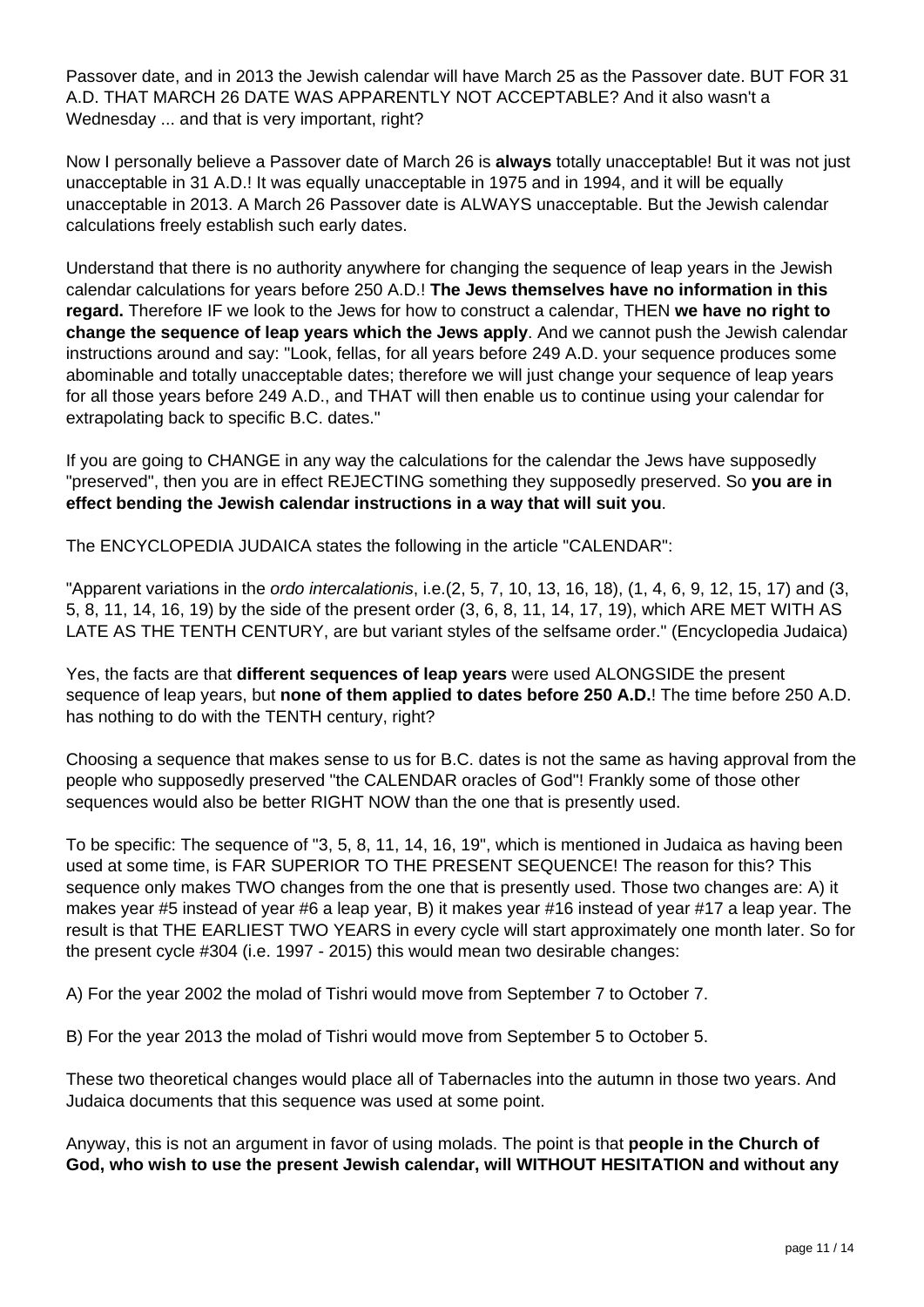**authority or any proof whatsoever simply change the sequence of leap years when they want to determine the year of the crucifixion and all B.C. dates**. They NEED to change the sequence **in order to come up with the Wednesday Passover date for 31 A.D.** that they desire to have. But when obvious flagrant violations of God's instructions, as a result of the same sequence that they themselves willingly change for 31 A.D., are pointed out in our present age, THEN they resist any possible change to that sequence, which might go some way towards remedying those flagrant violations. That sounds like a double standard to me?

And the point I wish to make is this: As Britannica pointed out, **there is really a considerable potential for errors by a day or two when we try to establish specific dates 2000 and more years ago**. That also applies to astronomy programs, which claim to give us specific days of the week for certain specific days of a month (e.g. April 25 in 31 A.D. was a Wednesday). So I myself am open to either the historical evidence for the year of the crucifixion being in error, OR the astronomical data that is provided for the years 30 and 31 A.D. being in error. And **it doesn't make a difference to me which year will turn out to be the correct one** for the date of the crucifixion.

EITHER WAY, I know very clearly that neither year achieves anything towards proving or disproving that God has sanctioned the present Jewish calendar. **The year of the crucifixion has nothing to do with what calendar God will approve.** But for those who argue FOR the Jewish calendar it very clearly means that they must accept that 30 A.D. had a Wednesday Passover date. If you argue FOR the Jewish calendar, then you also have to accept the undesirable results that calendar may present you with.

So the fact that the astronomical data for first visibility of the new crescent implies a Thursday Passover day for 30 A.D., is of no value for those who insist on the present Jewish calendar.

Let's now look at 31 A.D..

# THE YEAR 31 A.D.

1) The calculated molad of Tishri (using the unauthorized modified sequence of leap years, remember) was on Thursday, October 4 at 11:52:16 p.m., or a few seconds less than 8 minutes before midnight.

2) This was in the first 6 hours of Friday, October 5. The present Jewish calendar thus applies a one-day postponement, and therefore Saturday, October 6 is pronounced as the day of Trumpets.

3) This results in a Passover for Wednesday, April 25 (observed the previous evening after sunset).

4) Thus the calculated Jewish calendar, using the unauthorized modified sequence of leap years, also establishes a Wednesday Passover for **31 A.D.** The present Jewish calendar with the present authorized sequence of leap years, would produce a **Monday, March 26** Passover. But that is deemed undesirable. Therefore those who argue for the present Jewish calendar must in fact reject the authorized sequence of that present Jewish calendar and arbitrarily select a different sequence of leap years, to give them a Wednesday Passover date. And that is what they have done!

5) So the Wednesday Passover date for 31 A.D. is established by using the present Jewish calendar with an unauthorized changed sequence of leap years, enacting a one-day postponement for the molad of Tishri for that year (i.e. from a Friday to a Saturday).

6) From an astronomical point of view, the actual new moon time for the first new moon of that year was, as far as can be ascertained and ignoring the potential for errors, on Tuesday, April 10, at 1:56 p.m.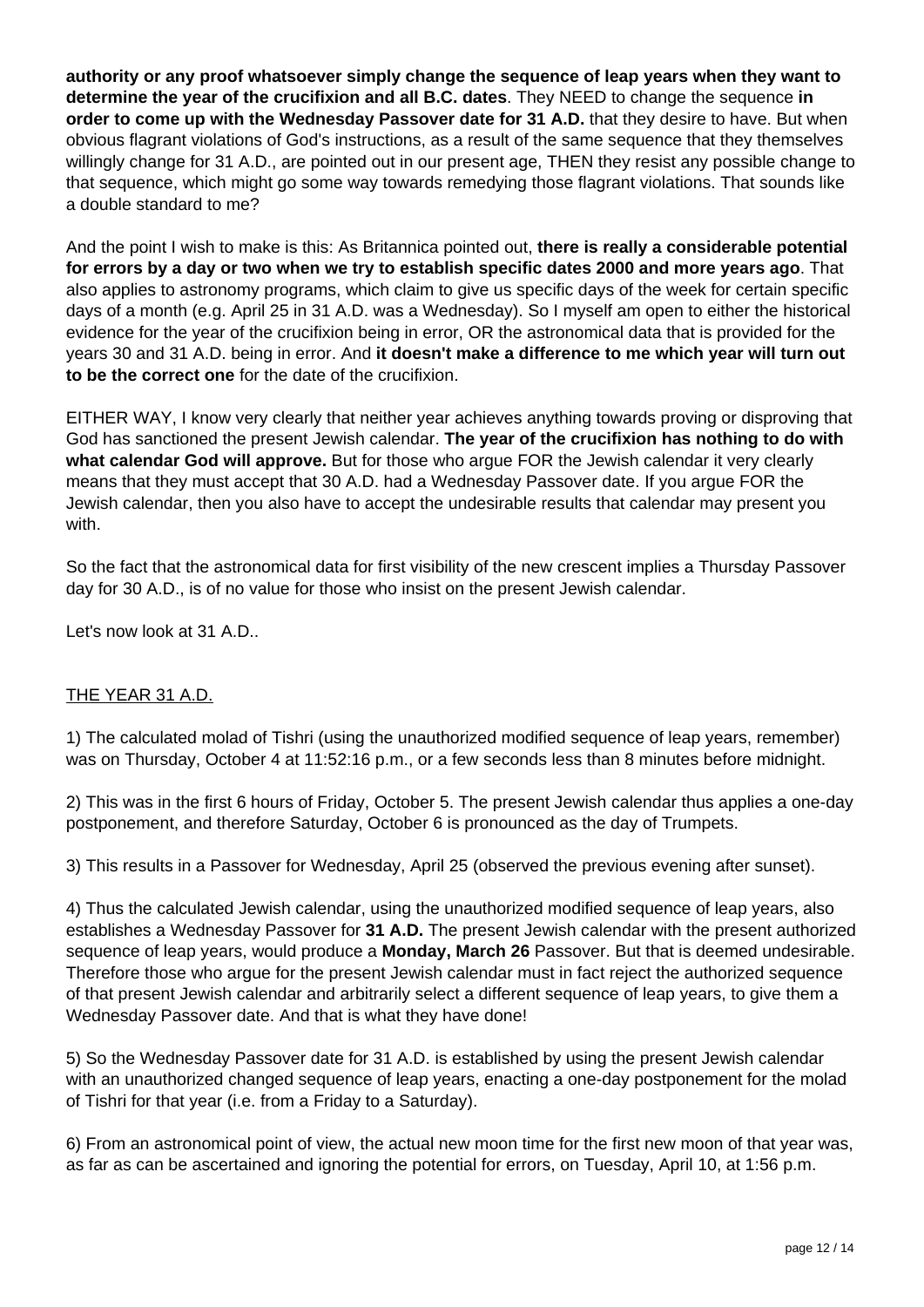7) This was barely over 4 hours before sunset that evening. Therefore the new crescent was NOT visible Tuesday evening after sunset, at the start of Wednesday, April 11.

8) Therefore **first visibility of the new crescent** would only have been possible about 28 hours after the conjunction, on Wednesday evening immediately after sunset, which would have been the start of Thursday, April 12. On THAT evening there was absolutely no doubt about first visibility being possible, because it was already 28 hours after the conjunction.

## 9) **This would result in a Passover date of Wednesday, April 25.**

10) So in this particular instance the adjusted present Jewish calendar calculations actually arrive at a Passover date that is totally compatible with a calendar based COMPLETELY ON DETERMINING THE YEAR BASED ON FIRST VISIBILITY!

## 11) **In plain language: for the year 31 A.D. a Wednesday Passover date has nothing at all to do with the present calculated calendar! A Wednesday Passover is THE ONLY POSSIBILITY for a calendar that is based on eyewitnesses reporting having seen the first new crescent.**

12) The fact that the present calculations of the Jewish calendar ALSO arrive at that day of first visibility for the start of the month Nisan proves nothing at all! **This is a pure fluke!** The fact is that the Jewish calendar achieves the day of first visibility far LESS THAN 50% OF THE TIME!

It is not as if the Jewish calculations somehow PLANNED to determine the day of first visibility, because the Jewish calendar didn't do that for the previous year, as we have already seen. And it doesn't do that most of the time. For those who would claim that the Jewish calculations achieve the day of first visibility of the new crescent, long lists of years in which that is not the case can be presented at a moment's notice.

So for those who wish to use the theoretical year of Christ's crucifixion in their arguments for the Jewish calendar, here is what we have:

1) If you accept the present Jewish calendar, then BOTH, the years 30 and 31 A.D. had a Wednesday Passover, observed the previous evening. But the 30 A.D. date was achieved without any postponements being added, AND WITHOUT CHANGING THE SEQUENCE OF LEAP YEARS! For the year 30 A.D. the present sequence as well as the changed sequence arrive at the same dates. So even with the present sequence of leap years the Jewish calendar achieves a Wednesday Passover date for 30 A.D.. It is the data regarding first visibility that does not agree with this conclusion.

But for the Jewish calendar in 31 A.D. the Wednesday Passover date was only achieved by adding a postponement, and by changing the sequence of leap years away from the only sequence that is authorized for the Jewish calendar.

2) However, **the 31 A.D. Wednesday Passover is also the only possible date for a calendar based on eyewitnesses reporting seeing the new crescent**. So the year 31 A.D. does not in any way prove that the present calculated calendar, with the unauthorized changed sequence of leap years, had to be used to arrive at a Wednesday Passover.

3) If the Passover date was a Wednesday in 30 A.D., then it could imply the use of the present calculated calendar, because the astronomical results seem to indicate a Thursday Passover, BUT **THERE WERE NO POSTPONEMENTS THAT YEAR**!

4) If the Passover date was a Wednesday in 31 A.D., then this was achieved by eyewitnesses reporting